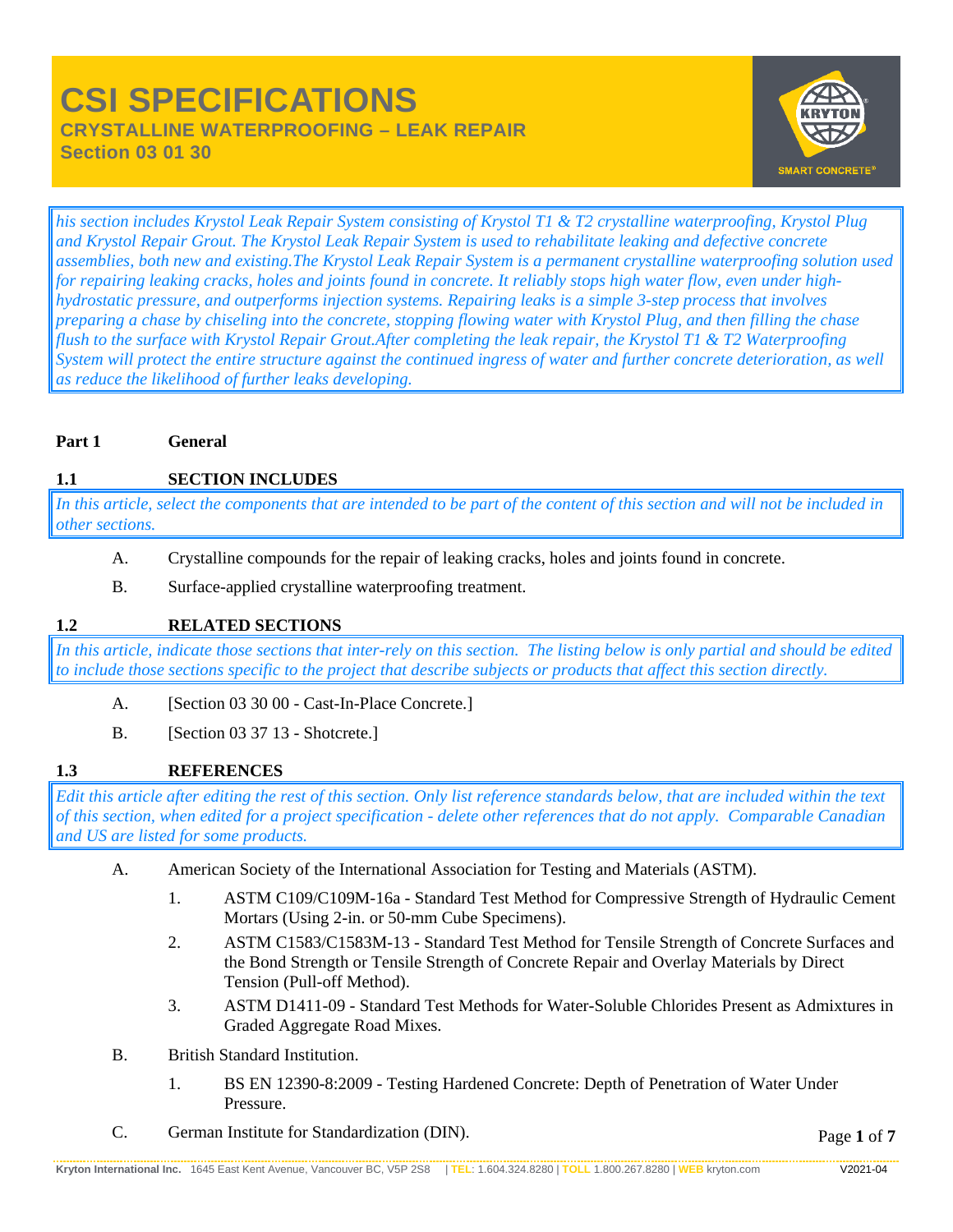03 01 30 CRYSTALLINE WATERPROOFING – LEAK REPAIR

- 1. DIN 1048 Part 5, Testing Concrete: Testing of Hardened Concrete Water Permeability.
- D. NSF International.
	- 1. NSF/ANSI Standard 61 Drinking Water System Components, Health Effects.
- E. U.S. Army Corps of Engineers (USACE).
	- 1. CRD C48-92 Standard Test Method for Water Permeability of Concrete.

### **1.4 PERFORMANCE REQUIREMENTS**

*Edit this article carefully; restrict statements to identify assembly or system performance requirements or function criteria only. Delete paragraphs not appropriate to the project. Performance specifying permits system manufacturers the latitude to adjust or redesign proprietary systems to achieve requirements specified in this section.*

- A. Permeability:
	- 1. When tested to BS EN 12390-8 or DIN 1048-5 at 0.5 MPa (72.5 psi) for 72 hours, permeability of treated concrete will be reduced by 51% over untreated concrete. Treated samples were cured for 28 days and treatment was mechanically removed from samples prior to testing.
	- 2. Passes USACE CRD C48 when tested at 1.38 MPa (200 psi) for 14 days. Permeability of treated concrete will be reduced by 90% over untreated concrete.
	- 3. When tested versus untreated sample to DIN 1048-5 and following 28 day curing period, depth of water penetration shall be reduced by 75%.
- B. Self-Sealing: Autogenous crack sealing of treated concrete for cracks with width of 0.5mm (0.02 inches) or greater when subjected to hydrostatic pressure of 0.44 MPa (65 psi).
- C. Chloride Resistance: When tested to ASTM D1411, the waterproofing treatment shall improve concrete resistance to chlorides below limits require by ACI 222R and demonstrate chloride ion reduction of 84% at 15 mm penetration depth and 83% at 10 mm penetration depth; performance shall be verified by independent testing. Treated samples were cured for 28 days and treatment was mechanically removed from samples prior to testing.
- D. Sulfate Resistance: The waterproofing treatment shall improve concrete resistance to sulfates by reducing permeability without affecting compressive strength; performance shall be verified by independent testing.
- E. Potable Water Containment: Products of this Section shall be certified to NSF/ANSI Standard 61 for use with potable water.

#### **1.5 ADMINISTRATIVE REQUIREMENTS**

- A. Section [01 31 00]: Project management and coordination procedures.
- B. Pre-Installation Conference:
	- 1. A meeting shall be held prior to commencing work of this section with the Contractor, installer, and Owner's testing agency and the Consultant [and waterproofing manufacturer's representative] in attendance to verify and review the following:
		- 1. Project requirements for waterproofing as set out in Contract Documents.
		- 2. Manufacturer's product data.
		- 3. Applicable application instructions which focuses on this project's specific requirements.
		- 4. Substrate conditions and procedures for substrate preparation and waterproofing installation.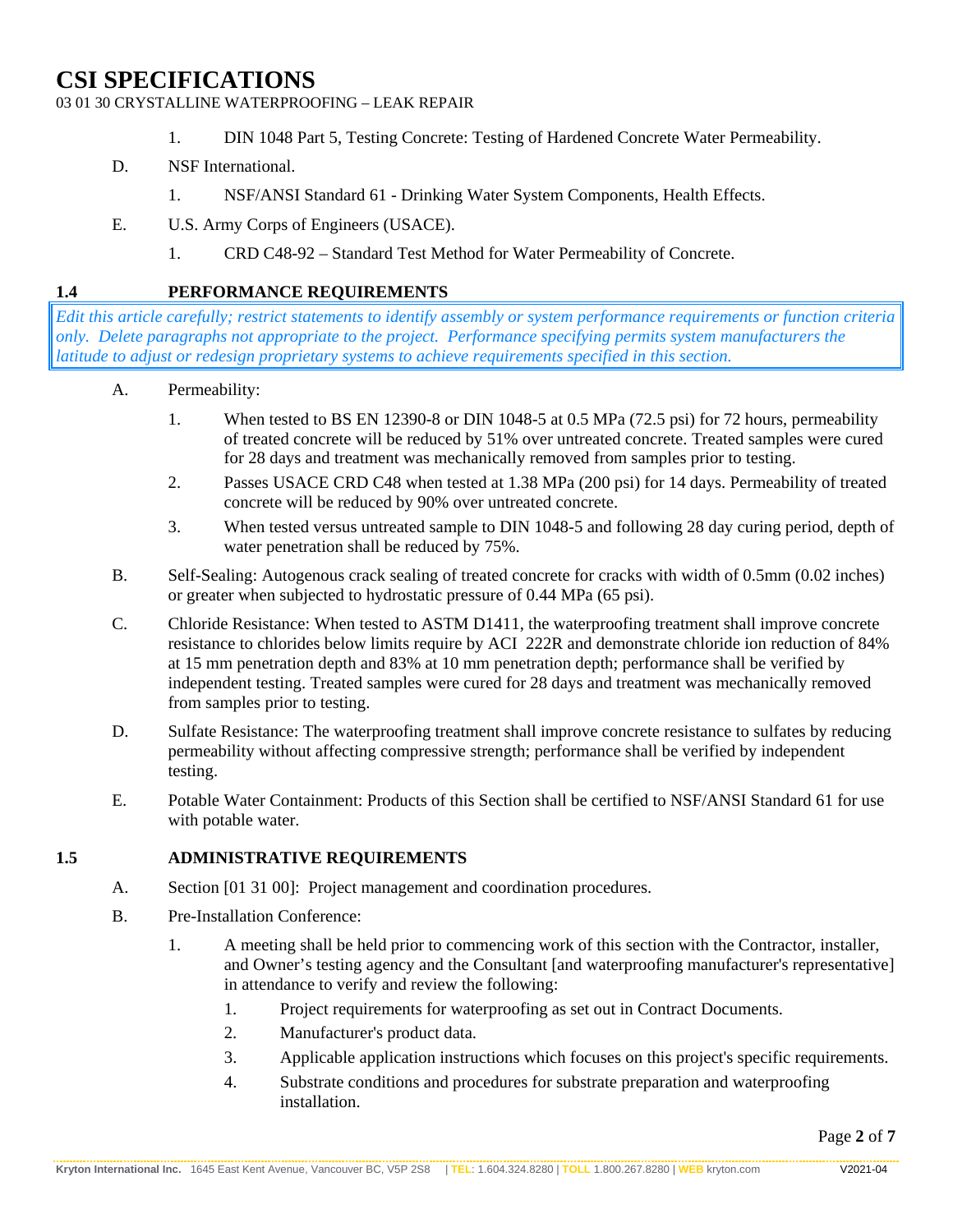#### 03 01 30 CRYSTALLINE WATERPROOFING – LEAK REPAIR

#### **1.6 SUBMITTALS FOR REVIEW**

- A. Section [01 33 00]: Submission procedures.
- B. Product Data: Manufacturer's product data and general recommendations for leak repair and waterproofing applications.
- C. Independent Test Reports: Provide reports certifying compliance of leak repair and waterproofing products with specified performance requirements.

## **1.7 SUBMITTALS FOR INFORMATION**

*The following submittals are for information only.*

- A. Section [01 33 00]: Submission procedures.
- B. Installation Data: Manufacturer's special installation requirements.
- C. Qualification Statements:
	- 1. Written notice from installer confirming project experience.

#### **1.8 CLOSEOUT SUBMITTALS**

*The following submittals are for project close-out purposes.*

- A. Section [01 78 10]: Submission procedures.
- B. Warranty Documents: Manufacturer's warranty documentation for specified coverage executed in the Owner's name.

#### **1.9 QUALITY ASSURANCE**

- A. Source Quality Control: Obtain all waterproofing products from a single manufacturer including construction joint details and leak repair products.
- B. Manufacturer:
	- 1. Company specializing in manufacturing the Products specified in this section with minimum [twenty-five (25)] years [documented] experience.

#### C. Installer:

1. Company specializing in performing the work of this section with minimum [three (3)] years documented experience.

#### **1.10 DELIVERY, STORAGE, AND PROTECTION**

- A. Section [01 61 00]: Transport, handle, store, and protect products.
- B. Deliver packaged waterproofing materials in original undamaged containers, with manufacturer's labels and seals intact.
- C. Store materials in dry environment in accordance with manufacturer's instructions.
- D. Do not use materials stored for more than twenty-four (24) months from date of manufacture.

#### **1.11 SITE CONDITIONS**

A. Application should not be made when the surface temperature is below 4°C (40°F).

#### **1.12 WARRANTY**

A. Section [01 78 10]: Warranties.

Page **3** of **7**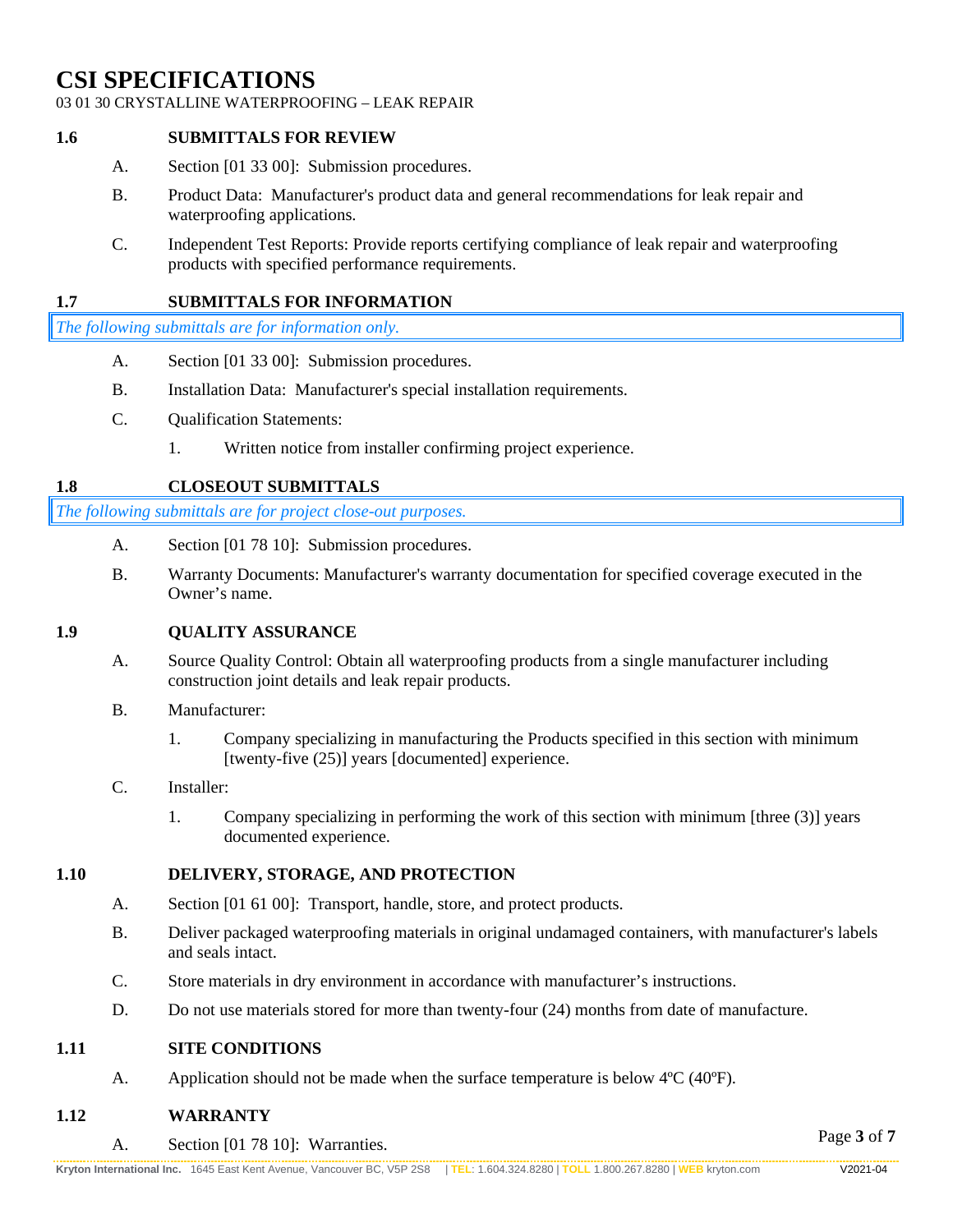## 03 01 30 CRYSTALLINE WATERPROOFING – LEAK REPAIR

B. Manufacturer's Warranty: Provide warranty limited to waterproofing materials for a period of [ten (10)] years from date of Substantial Performance of the Work.

*The following extended warranty will add cost to the Project. Consider extended warranty when the project requirements cause considerable interruptions to Owner's operations, ex. Shutdown of a liquid storage structure that limits production and subsequently, revenue. Consult with Owner.*

C. [Extended Warranty: Provide a [five (5)] year warranty to include coverage for failure to meet specified requirements, including defects caused by faulty workmanship.]

#### **Part 2 Products**

#### **2.1 MANUFACTURER**

- A. Manufacturer Basis of Design:
	- 1. Kryton International Inc. Toll Free: 1.800.267.8280 E-mail: info@kryton.com Website: www.kryton.com
- B. Substitutions: Not permitted.

## **2.2 MATERIALS**

- A. Water Stop Plug: Fast-setting, dry powdered, hydraulic cement compound for concrete leak repair and patching.
	- 1. Working Time (20°C/ 68°F, 50% RH): 1 minute.
	- 2. Hardening Time  $(20^{\circ}C/68^{\circ}F, 50\% \text{ RH})$ : 2 minutes
	- 3. Performance Properties:
		- 1. Compressive strength (ASTM C109): 50 MPa (7250 psi) @ 7 days
	- 4. Acceptable Product: Krystol Plug.
- B. Repair Grout: Fast-setting, dry powdered, non-shrink, fiber reinforced, crystalline waterproof cement compound for concrete leak repair and patching.
	- 1. Working Time (20°C/ 68°F, 50% RH): 30 minutes.
	- 2. Hardening Time  $(20^{\circ}C/68^{\circ}F, 50\% RH)$ : 60 minutes
	- 3. Performance Properties:
		- 1. Hydrostatic head resistance: 140 m (460 ft.)
		- 2. Compressive strength (ASTM C109):
			- 1. 16 MPa (2300 psi) @ 1 day
			- 2. 38 MPa (5500 psi) @ 3 days
			- 3. 45 MPa (6500psi) @ 7 days
			- 4. 49 MPa (7100 psi) @ 28 days
			- 5. 52 MPa (7500 psi) @ 56 days
		- 3. Pull off Strength (ASTM C1583): 2.8 MPA (400 psi).
	- 4. Shape of crystal: The shape of the crystal when observed under 30x magnification will be long and needle shaped allowing them to grow deeper and pack more tightly.
	- 5. Acceptable Product: Krystol Repair Grout.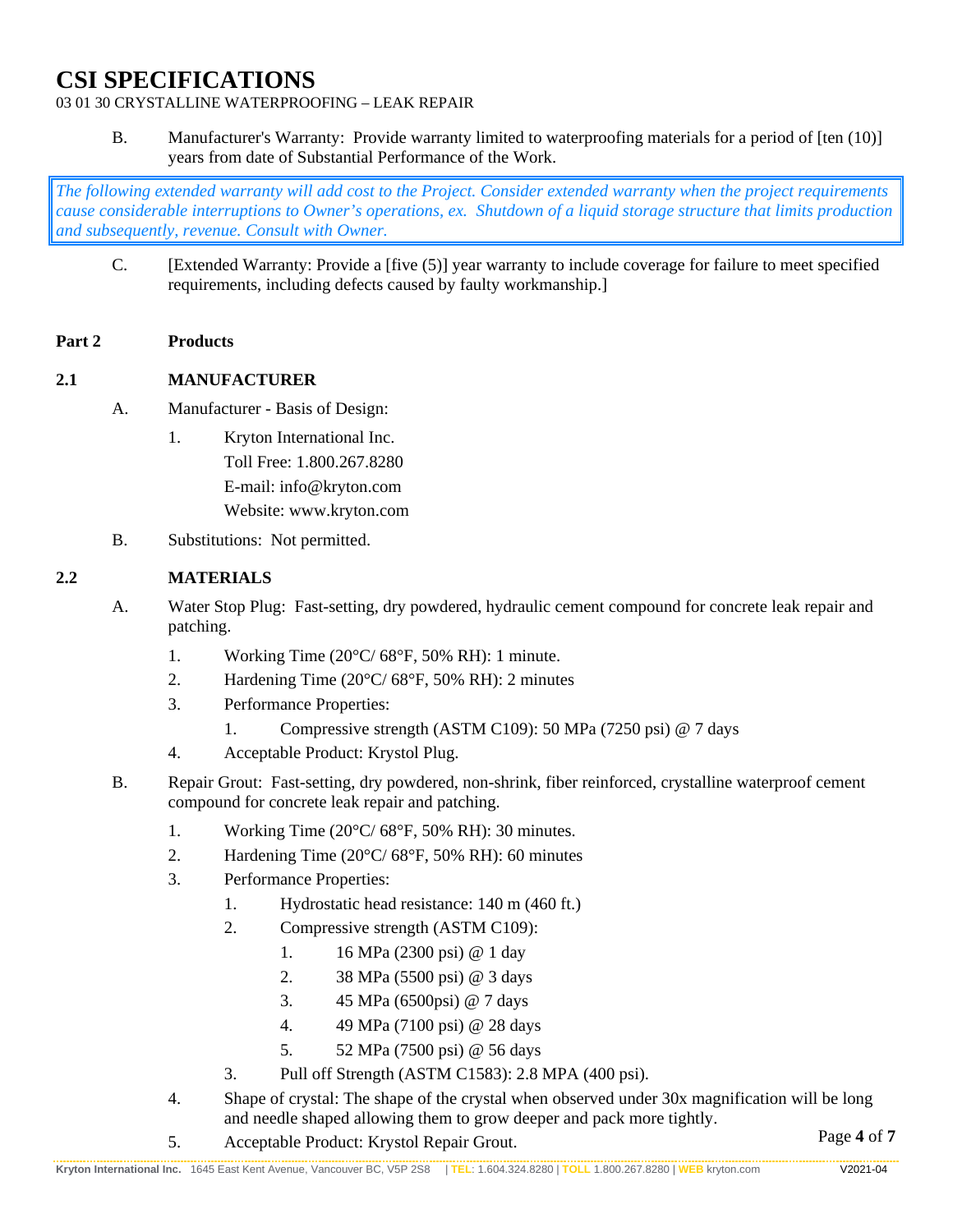## 03 01 30 CRYSTALLINE WATERPROOFING – LEAK REPAIR

- C. Crystalline Surface-Applied Waterproofing: dry powder mixed with water.
	- 1. Working Time (20°C/ 68°F, 50% RH): 60 minutes.
	- 2. Performance Properties:
		- 1. Pull off Strength (ASTM C1583): 3.1 MPa (450 psi).
	- 3. Shape of crystal: The shape of the crystal when observed under 30x magnification will be long and needle shaped allowing them to grow deeper and pack more tightly.
	- 4. Acceptable Product: Krystol T1 and T2 Surface Applied Waterproofing System.
- D. Water: Potable, clean, free from salt.

#### **2.3 MIXES**

- A. Mix ingredients in clean containers to achieve performance requirements specified.
- B. Mix only quantities that can be applied before mixture begins to set, in accordance with manufacturer's written recommendations.

#### **Part 3 Execution**

#### **3.1 EXAMINATION**

- A. Section [01 70 00]: Verify existing conditions before starting work.
- B. Verify that concrete surfaces are sound and clean.

#### **3.2 PREPARATION**

- A. Concrete surfaces must be clean and free of paint, sealers, form release agents, curing compounds, dirt, laitance or any other contaminates.
- B. Provide minimum ICRI CSP 1 surface profile using sandblasting, high pressure water blasting (minimum 3,000 psi), scarifying, shot blasting or other method of mechanical surface preparation to remove loose concrete and surface contaminates.
- C. Repair leaking cracks or joints in accordance with manufacturer's written instructions and as follows:
	- 1. Chase the length of joints and cracks. Provide rectangular-shaped chase that is 40 mm (1.5 inch) deep x 25 mm (1 inch) wide.
	- 2. Use water stop plug to stop water leakage.
	- 3. Use repair grout to completely fill the chase flush with adjacent surfaces.
- D. Repair form-tie holes, rock pockets, honeycombing, and other concrete defects in accordance with manufacturer's written instructions and as follows:
	- 1. Rout out defective areas to sound concrete. Leave edges square, do not featheredge.
	- 2. Remove loose material and saturate with water.
	- 3. If defect is actively leaking, install water stop plug to a maximum depth of 1/3 of the defect.
	- 4. Fill defect with repair grout.

## **3.3 APPLICATION - WATERPROOFING**

- A. Saturate the surface by high pressure water blasting. Remove all standing water so the surface is saturated-surface-dry (SSD) condition.
- Page **5** of **7** B. Apply crystalline waterproofing uniformly to concrete surfaces to manufacturers written instructions.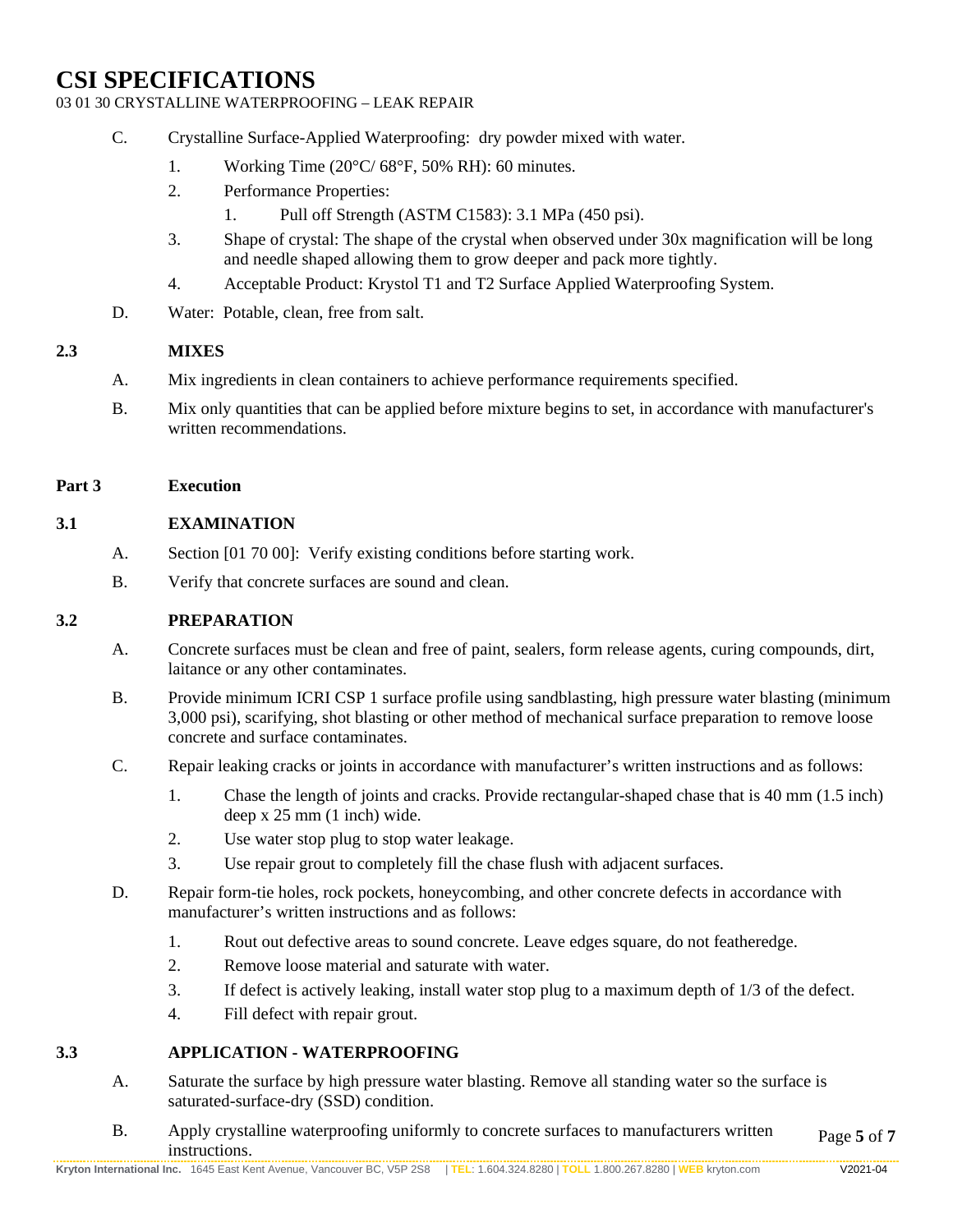#### 03 01 30 CRYSTALLINE WATERPROOFING – LEAK REPAIR

- C. First Coat of Waterproofing Treatment:
	- 1. Coverage: Apply 0.8 kg/m2 (1.5 lb./sq. yd.).
	- 2. Push coating into any voids in the concrete surface to ensure a good bond.
- D. Second Coat of Waterproofing Treatment:
	- 1. The second coat can be applied as soon as the first coat has set hard, usually 6-24 hours depending on conditions.
	- 2. Wash and rinse the hardened first coat to remove surface bloom before applying second coat.
	- 3. Some exposed aggregate in the first coat is ideal.
	- 4. Ensure the hardened first coat is damp (SSD).
	- 5. Install second coat by following the same procedure used to install first coat.
- E. Each coat will be approximately 1 mm to 1.5 mm thick.
- F. Curing:
	- 1. Wet cure waterproofing treatment for at least three (3) days and in accordance with manufacturer's written instructions.
	- 2. Cover the waterproofing with tarps or plastic to prevent water loss due to evaporation.
	- 3. Wet curing should begin when waterproofing has hardened enough not to be damaged by the application of curing water, usually 6-24 hours depending on conditions.
	- 4. Do not allow water to pool on the surface during the first 24 hours or until the waterproofing is hard.
	- 5. Keep protective coverings in place during the curing period to retain moisture.
	- 6. Protect from frost, rain and traffic for at least 24 hours. Heavy traffic must be avoided during the curing period.

## **3.4 FIELD QUALITY CONTROL**

*Only include this article if special field inspection services are required.*

- A. Section [01 45 00]: Field [inspection] [and testing].
- B. Provide free access to Work and cooperate with appointed firm.
- C. Do not conceal installed waterproofing treatment before review by Consultant [and waterproofing manufacturer's representative].
- D. If leaks are discovered, verify with manufacturer whether time period for self-sealing properties of the treated concrete has been exceeded. Make repairs as recommended by the manufacturer and repeat test until no leaks are observed.

## **3.5 CLEANING**

*This article is intended to supplement cleaning requirements specified in Division 01 sections. Edit this article to supplement Division 01 statements.*

- A. Section [01 74 00]: Cleaning installed work.
- B. Clean spillage and soiling from adjacent surfaces using manufacturer recommended cleaning agents and procedures.

## **3.6 PROTECTION OF FINISHED WORK**

A. Section [01 78 40]: Protecting installed work.